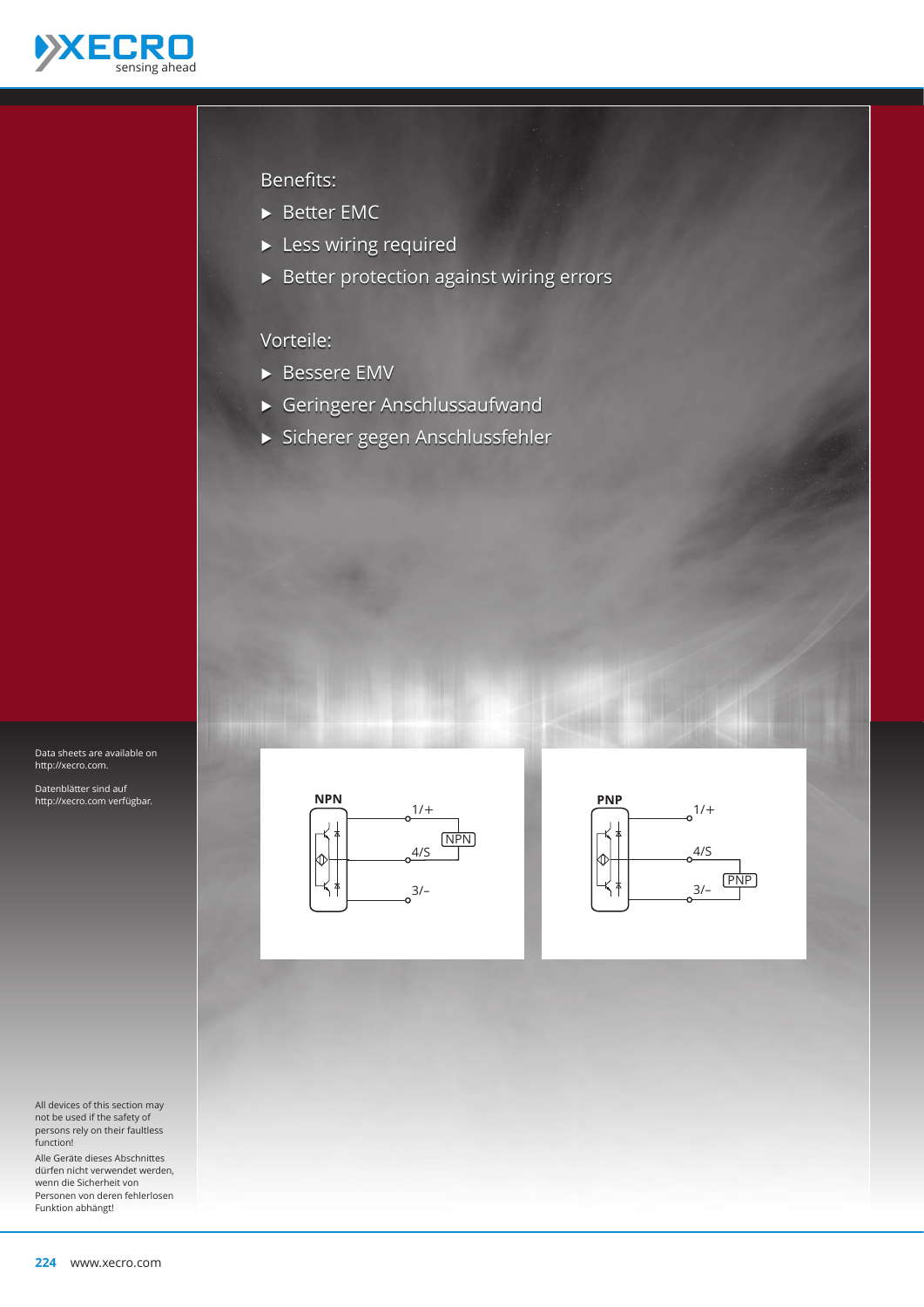# Capacitive Sensors 2-Wire AC

A Service Co.

XECROs 2-wire AC capacitive proximity switches are ideal for alternating current applications to replace mechanical limit switches. They are available in M18 and M30 sizes with sensing ranges up to 30 mm and are rated for 20 to  $250V_{AC}$ .

XECROs kapazitive 2-Leiter-Näherungsschalter sind ideal für Wechselstrominstallationen, um mechanische Endschalter zu ersetzen. Sie sind in den Größen M18 und M30 mit bis zu 30 mm Schaltabstand erhältlich und für 20 bis 250 V<sub>AC</sub> geeignet.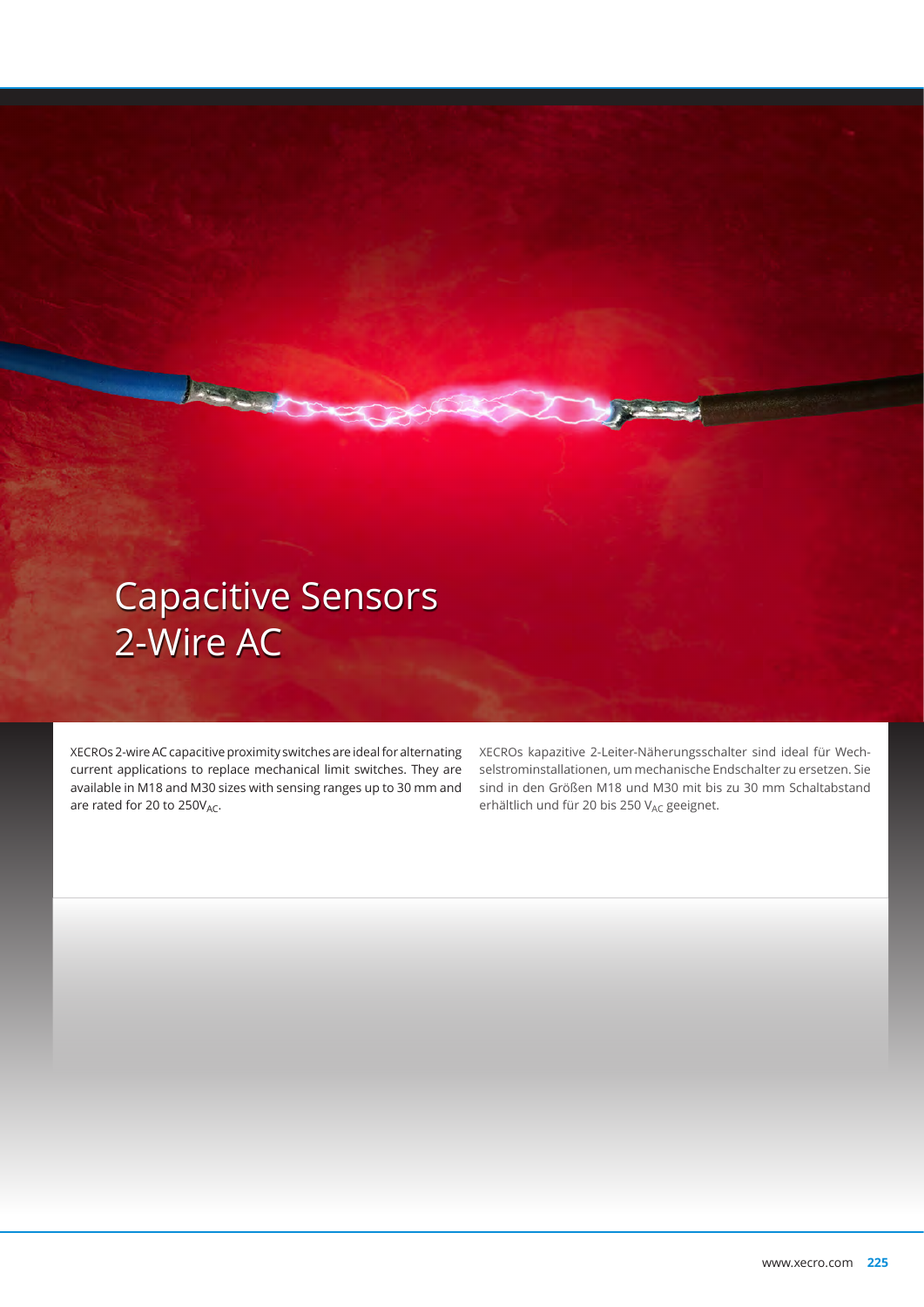

## Capacitive Proximity Switch **2-Wire Alternating Current**

Kapazitive Näherungsschalter **2-Leiter Wechselstrom**



| Schaltabstand $S_n$    | 8 mm                        |                | 8 mm                        |            | 8 mm                        |             |
|------------------------|-----------------------------|----------------|-----------------------------|------------|-----------------------------|-------------|
| Betriebsspannung       | $20250$ V <sub>AC</sub>     |                | 20250 $V_{AC}$              |            | $20250$ V <sub>AC</sub>     |             |
| Verpolungsschutz       | not required nicht nötig    |                | not required nicht nötig    |            | not required nicht nötig    |             |
| Stromverbrauch         | $<$ 3 mA                    |                | $<$ 3 mA                    |            | $<$ 3 mA                    |             |
| Ausgangsbelastbarkeit  | $\approx$ 5 mA              |                | $\approx$ 5 mA              |            | $\approx$ 5 mA              |             |
| Spannungsabfall        | $< 8 V$ @ 400 mA            |                | $< 8 V$ @ 400 mA            |            | $< 8 V$ @ 400 mA            |             |
| Schaltfrequenz         | 25 Hz                       |                | $25$ Hz                     |            | $25$ Hz                     |             |
| Einstellung            | multi-turn pot Mehrgangpoti |                | multi-turn pot Mehrgangpoti |            | multi-turn pot Mehrgangpoti |             |
| Betriebstemperatur     | $-25+70$ °C                 |                | $-25+70$ °C                 |            | $-25+70$ °C                 |             |
| Schutzklasse           | IP 67                       |                | IP 67                       |            | IP 67                       |             |
| Sensorflächenwerkstoff | <b>POM</b>                  |                | <b>POM</b>                  |            | <b>POM</b>                  |             |
| Gehäusewerkstoff       | brass                       | <b>Messing</b> | <b>PBT</b>                  |            | brass                       | Messing     |
| Schaltanzeige          | built-in                    | integriert     | built-in                    | integriert | built-in                    | integriert  |
| Anschluss              | PVC, ultra-flex             |                | PVC, ultra-flex             |            | conn. M12                   | Stecker M12 |
| $\angle$               | CS18-S8AO90-A2P             |                | CS18-S8AO90P-A2P            |            | CS18-S8AO90-A12             |             |
| ᆺ                      | CS18-S8AC90-A2P             |                | CS18-S8AC90P-A2P            |            | CS18-S8AC90-A12             |             |
|                        |                             |                |                             |            |                             |             |

Mind O≠0, I≠l≠1, S≠5, B≠8.

O≠0, I≠l≠1, S≠5, B≠8 beachten.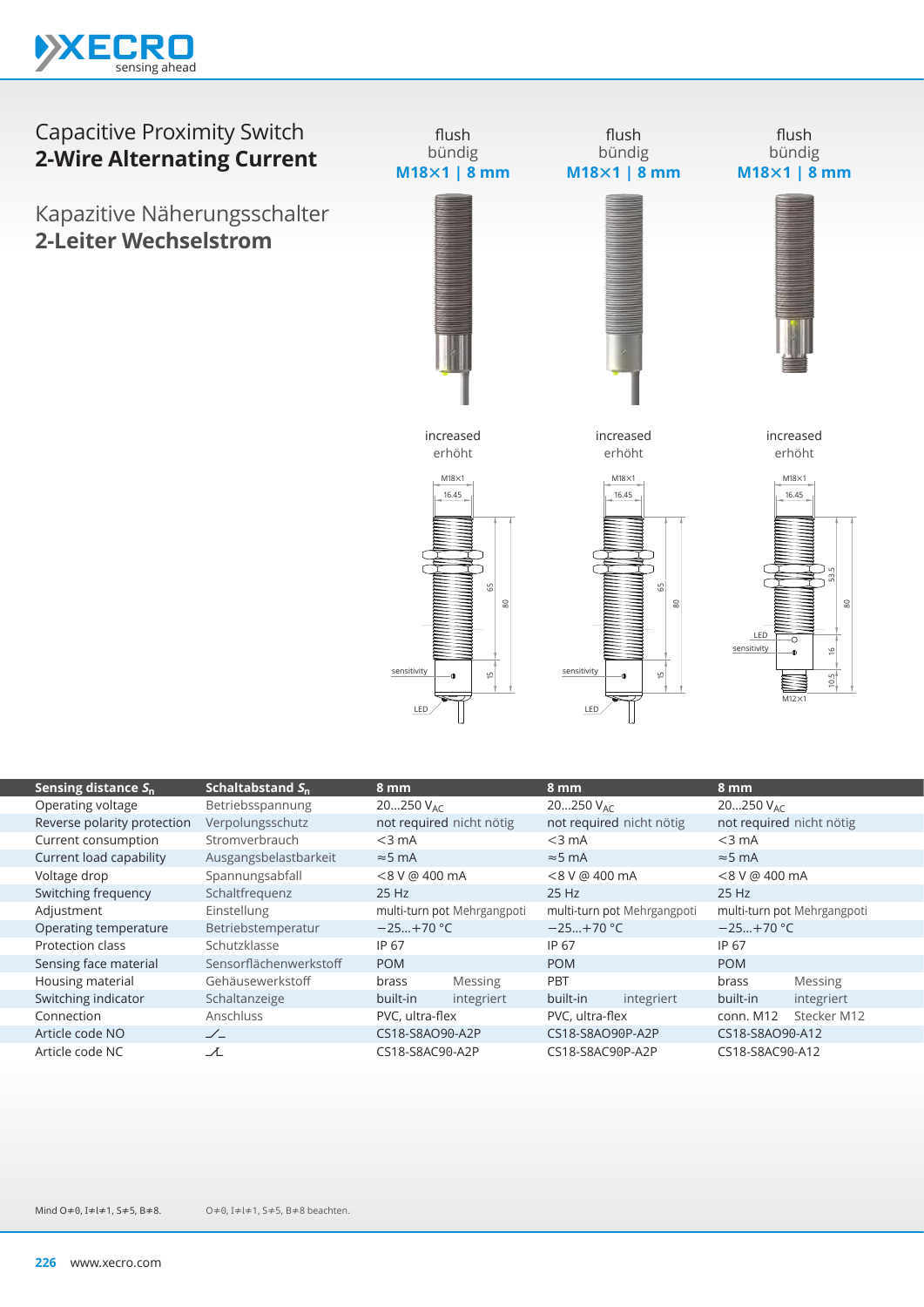

| o mm                                 | 15 MM                       | 15 MM                       | 15 MM                                 | 15 MM                       |  |
|--------------------------------------|-----------------------------|-----------------------------|---------------------------------------|-----------------------------|--|
| $20250$ V <sub>AC</sub>              | 20250 $V_{AC}$              | $20250$ V <sub>AC</sub>     | $20250$ V <sub>AC</sub>               | $20250$ V <sub>AC</sub>     |  |
| not required nicht nötig             | not required nicht nötig    | not required nicht nötig    | not required nicht nötig              | not required nicht nötig    |  |
| $<$ 3 mA                             | $<$ 3 mA                    | $<$ 3 mA                    | $<$ 3 mA                              | $<$ 3 mA                    |  |
| $\approx$ 5 mA                       | $\approx$ 5 mA              | $\approx$ 5 mA              | $\approx$ 5 mA                        | $\approx$ 5 mA              |  |
| <8 V @ 400 mA                        | $< 8$ V @ 400 mA            | <8 V @ 400 mA               | $< 8 V$ @ 400 mA                      | $< 8 V$ @ 400 mA            |  |
| 25 Hz                                | 25 Hz                       | 25 Hz                       | 25 Hz                                 | 25 Hz                       |  |
| multi-turn pot Mehrgangpoti          | multi-turn pot Mehrgangpoti | multi-turn pot Mehrgangpoti | multi-turn pot Mehrgangpoti           | multi-turn pot Mehrgangpoti |  |
| $-25+70$ °C                          | $-25+70 °C$                 | $-25+70$ °C                 | $-25+70$ °C                           | $-25+70$ °C                 |  |
| IP 67                                | IP 67                       | IP 67                       | IP 67                                 | IP 67                       |  |
| <b>POM</b>                           | <b>POM</b>                  | <b>POM</b>                  | <b>POM</b>                            | <b>POM</b>                  |  |
| PBT                                  | <b>Messing</b><br>brass     | PBT                         | Messing<br>brass                      | PBT                         |  |
| built-in<br>integriert               | built-in<br>integriert      | built-in<br>integriert      | built-in<br>integriert                | built-in<br>integriert      |  |
| Stecker M12<br>conn. M12             | PVC, ultra-flex             | PVC, ultra-flex             | Stecker M12<br>conn. M12              | Stecker M12<br>conn. M12    |  |
| CS18-S8AO90P-A12<br>CS18-N15AO90-A2P |                             | CS18-N15AO90P-A2P           | CS18-N15AO90-A12                      | CS18-N15AO90P-A12           |  |
| CS18-S8AC90P-A12<br>CS18-N15AC90-A2P |                             | CS18-N15AC90P-A2P           | CS18-N15AC90-A12<br>CS18-N15AC90P-A12 |                             |  |

XECRO reserves the right to make minor changes without prior notification. XECRO behält sich das Recht auf geringe Änderungen ohne Ankündigung vor.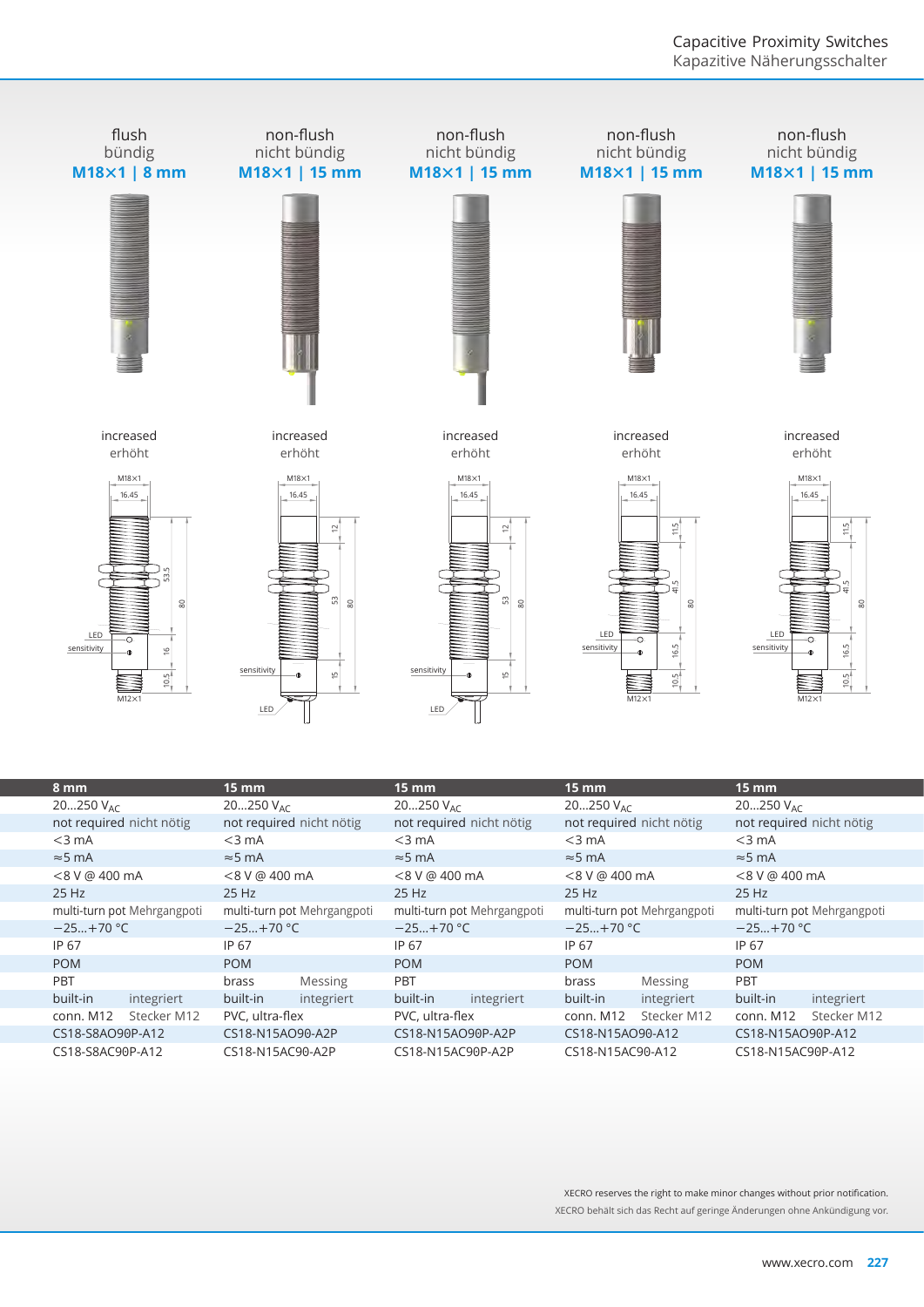

## Capacitive Proximity Switch **2-Wire Alternating Current**

Kapazitive Näherungsschalter **2-Leiter Wechselstrom**



| Sensing distance $S_n$      | Schaltabstand $S_n$    | $20 \, \text{mm}$           |            | $20 \, \text{mm}$           |            | $20$ mm                     |                |
|-----------------------------|------------------------|-----------------------------|------------|-----------------------------|------------|-----------------------------|----------------|
| Operating voltage           | Betriebsspannung       | 20250 $V_{AC}$              |            | 20250 $V_{AC}$              |            | 20250 $V_{AC}$              |                |
| Reverse polarity protection | Verpolungsschutz       | not required nicht nötig    |            | not required nicht nötig    |            | not required nicht nötig    |                |
| Current consumption         | Stromverbrauch         | $<$ 3 mA                    |            | $<$ 3 mA                    |            | $<$ 3 mA                    |                |
| Current load capability     | Ausgangsbelastbarkeit  | $\approx$ 5 mA              |            | $\approx$ 5 mA              |            | $\approx$ 5 mA              |                |
| Voltage drop                | Spannungsabfall        | $< 8 V$ @ 400 mA            |            | $< 8 V$ @ 400 mA            |            | $< 8 V$ @ 400 mA            |                |
| Switching frequency         | Schaltfrequenz         | 25 Hz                       |            | $25$ Hz                     |            | $25$ Hz                     |                |
| Adjustment                  | Einstellung            | multi-turn pot Mehrgangpoti |            | multi-turn pot Mehrgangpoti |            | multi-turn pot Mehrgangpoti |                |
| Operating temperature       | Betriebstemperatur     | $-25+70 °C$                 |            | $-25+70$ °C                 |            | $-25+70$ °C                 |                |
| Protection class            | Schutzklasse           | IP 67                       |            | IP 67                       |            | IP 67                       |                |
| Sensing face material       | Sensorflächenwerkstoff | <b>POM</b>                  |            | <b>POM</b>                  |            | <b>POM</b>                  |                |
| Housing material            | Gehäusewerkstoff       | brass                       | Messing    | PBT                         |            | brass                       | <b>Messing</b> |
| Switching indicator         | Schaltanzeige          | built-in                    | integriert | built-in                    | integriert | built-in                    | integriert     |
| Connection                  | Anschluss              | PVC, ultra-flex             |            | PVC, ultra-flex             |            | conn. M12                   | Stecker M12    |
| Article code NO             | $\angle$               | CS30-S20AO90-A2P            |            | CS30-S20AO90P-A2P           |            | CS30-S20AO90-A12            |                |
| Article code NC             | ᆺ                      | CS30-S20AC90-A2P            |            | CS30-S20AC90P-A2P           |            | CS30-S20AC90-A12            |                |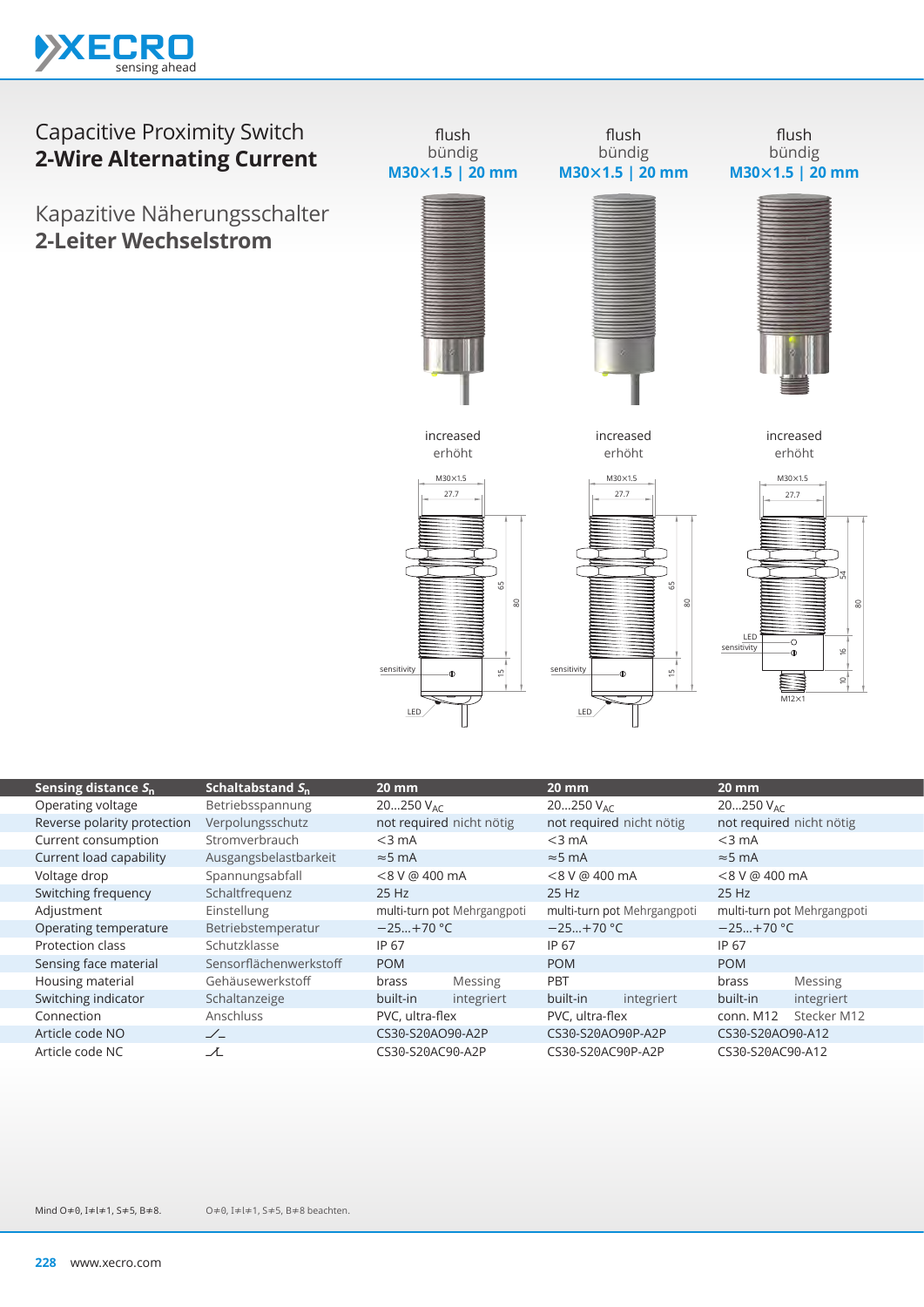

IP 67 POM PBT

built-in integriert conn. M12 Stecker M12 CS30-S20AO90P-A12 CS30-S20AC90P-A12

IP 67 POM

brass Messing built-in integriert PVC, ultra-flex CS30-N30AO90-A2P CS30-N30AC90-A2P

IP 67 POM PBT

built-in integriert PVC, ultra-flex CS30-N30AO90P-A2P CS30-N30AC90P-A2P

IP 67 POM

brass Messing built-in integriert conn. M12 Stecker M12 CS30-N30AO90-A12 CS30-N30AC90-A12

XECRO reserves the right to make minor changes without prior notification. XECRO behält sich das Recht auf geringe Änderungen ohne Ankündigung vor.

IP 67 POM PBT

built-in integriert conn. M12 Stecker M12 CS30-N30AO90P-A12 CS30-N30AC90P-A12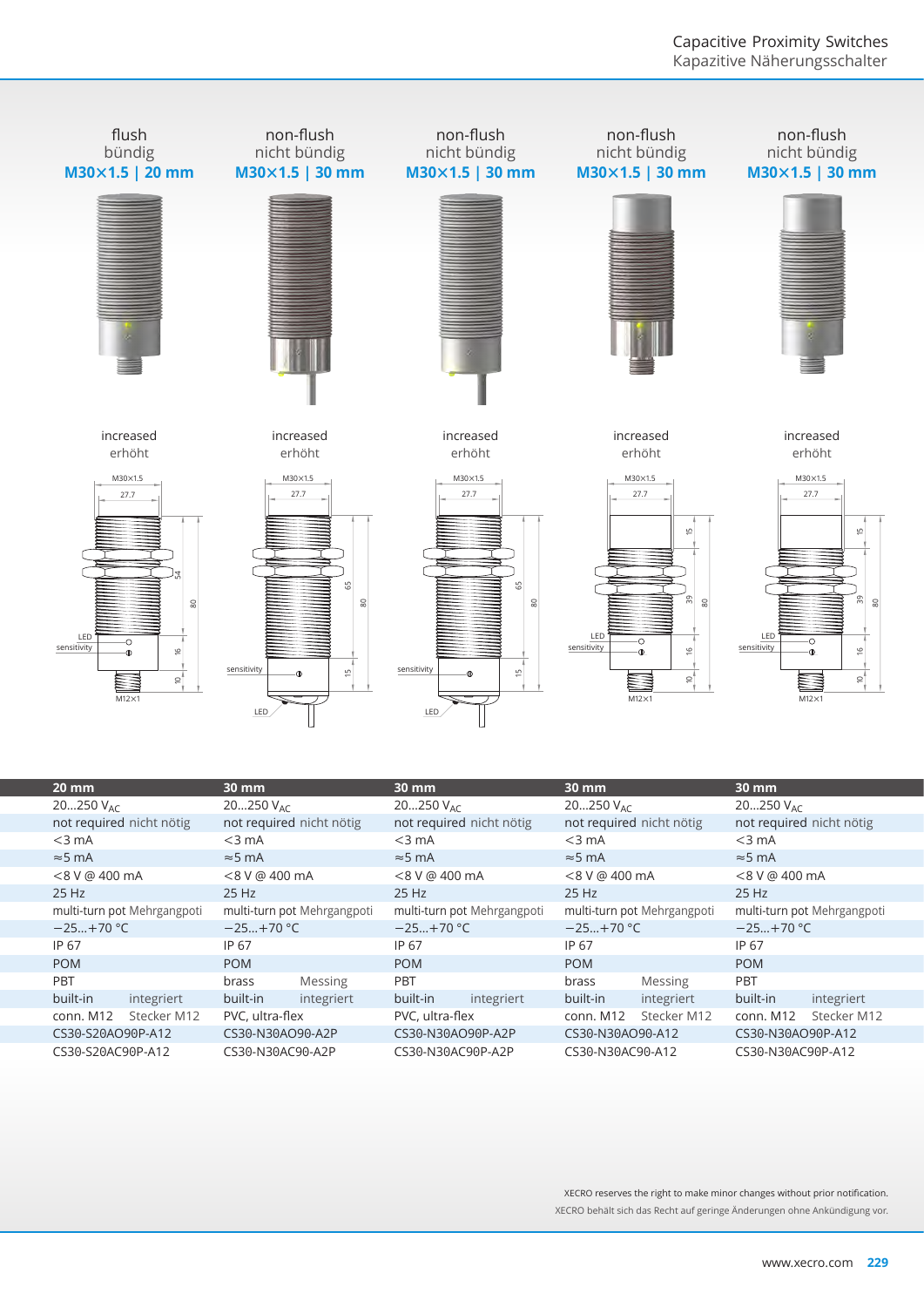

## Capacitive Proximity Switch **2-Wire Alternating Current**

Kapazitive Näherungsschalter **2-Leiter Wechselstrom**





44.4

60

PG3.5

| Sensing distance $S_n$      | Schaltabstand $S_n$    | $20 \, \text{mm}$           |            | 30 mm                    |                             |  |
|-----------------------------|------------------------|-----------------------------|------------|--------------------------|-----------------------------|--|
| Operating voltage           | Betriebsspannung       | $20250$ V <sub>AC</sub>     |            | 20250 $V_{AC}$           |                             |  |
| Reverse polarity protection | Verpolungsschutz       | not required nicht nötig    |            | not required nicht nötig |                             |  |
| Current consumption         | Stromverbrauch         | $<$ 3 mA                    |            | $<$ 3 mA                 |                             |  |
| Current load capability     | Ausgangsbelastbarkeit  | $\approx$ 6 mA              |            | $\approx$ 6 mA           |                             |  |
| Voltage drop                | Spannungsabfall        | <8 V @ 400 mA               |            | <8 V @ 400 mA            |                             |  |
| Switching frequency         | Schaltfrequenz         | 25 Hz                       |            | 25 Hz                    |                             |  |
| Adjustment                  | Einstellung            | multi-turn pot Mehrgangpoti |            |                          | multi-turn pot Mehrgangpoti |  |
| Operating temperature       | Betriebstemperatur     | $-25+70$ °C                 |            | $-25+70$ °C              |                             |  |
| Protection class            | Schutzklasse           | IP 67                       |            | IP 67                    |                             |  |
| Sensing face material       | Sensorflächenwerkstoff | <b>POM</b>                  |            | <b>POM</b>               |                             |  |
| Housing material            | Gehäusewerkstoff       | <b>PBT</b>                  |            | <b>PBT</b>               |                             |  |
| Switching indicator         | Schaltanzeige          | built-in                    | integriert | built-in                 | integriert                  |  |
| Connection                  | Anschluss              | terminal                    | Klemme     | terminal                 | Klemme                      |  |
| Article code NO             | $\angle$               | CS40-S20AOL-PG13            |            | CS40-N30AOL-PG13         |                             |  |
| Article code NC             | プ                      | CS40-S20ACL-PG13            |            | CS40-N30ACL-PG13         |                             |  |
|                             |                        |                             |            |                          |                             |  |

44.4

60

 $\circ$ 

PG3.5